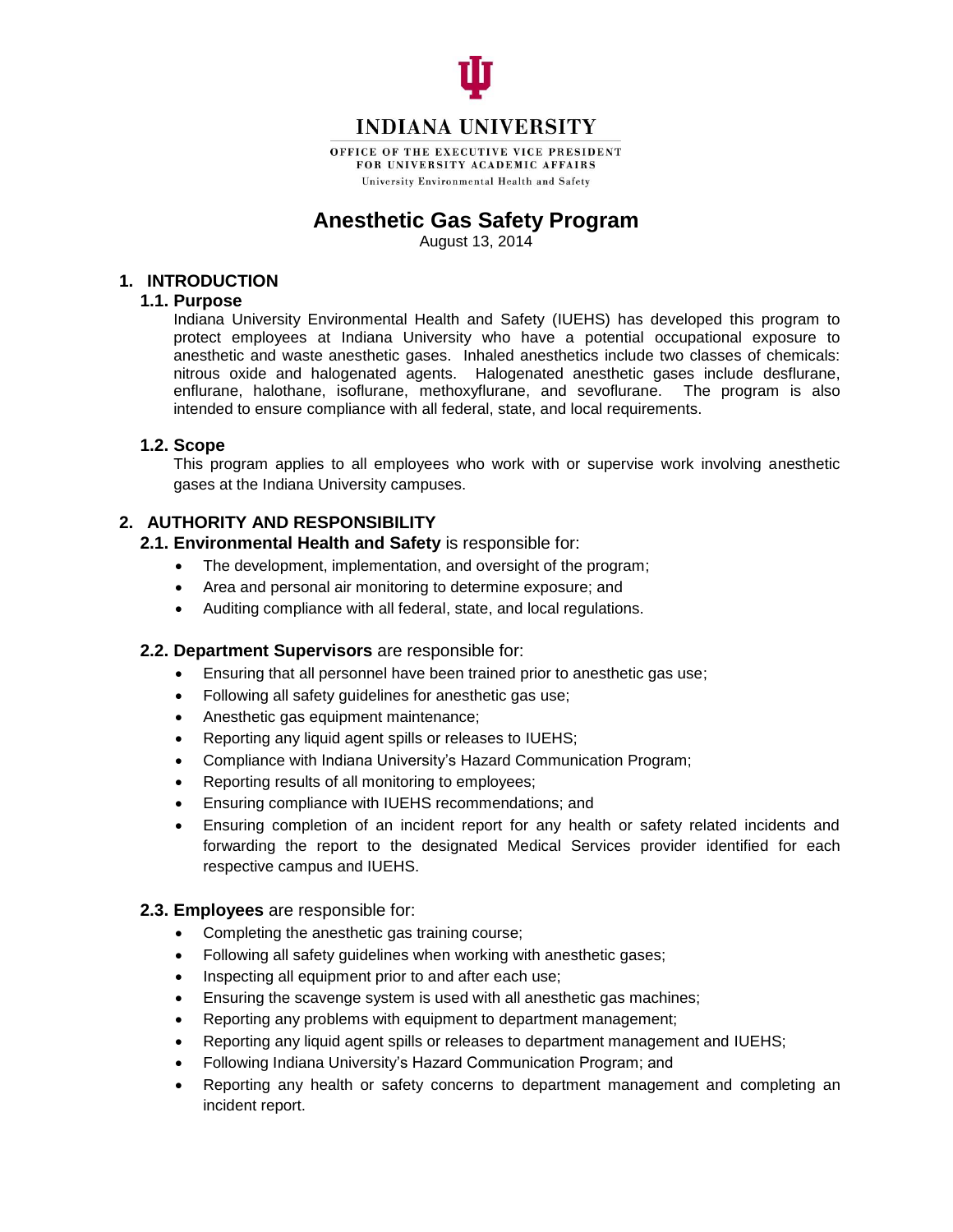# **3. PROGRAM ELEMENTS**

### **3.1. Occupational Exposure Limits**

The following table summarizes the occupational exposure limits (OELs) that have been adopted by the University. Departments shall be responsible for ensuring that employee exposure does not exceed these OELs.

| <b>Anesthetic Gas</b>  | <b>Indiana University</b><br>OEL, in parts per million (ppm) |
|------------------------|--------------------------------------------------------------|
| Nitrous Oxide $(N_20)$ | $50^1$                                                       |
| Desflurane             | $2^2$                                                        |
| Enflurane              | $2^2$                                                        |
| Halothane              | $2^2$                                                        |
| Isoflurane             | $2^2$                                                        |
| Methoxyflurane         | $2^2$                                                        |
| Sevoflurane            | $2^2$                                                        |

1: 8-Hour Time-Weighted-Average (TWA) Exposure Limit.

2: 15 Minute Short-Term Exposure Limit (STEL).

### **3.2. Exposure Monitoring**

IUEHS will conduct instantaneous leak testing around equipment. If leak testing identifies a potential concern based on the detection of waste anesthetic gases (WAGS) released from the anesthetic equipment, an instantaneous sample will be collected in the employee's breathing zone. If the instantaneous breathing zone sample exceeds occupational exposure limits specified in Section 3.1, an occupational exposure assessment will be conducted by IUEHS using personal badge sampling for the anesthetic gas in question.

If results of the occupational exposure monitoring indicate exposures exceeding the OEL and/or excessive leaks from the anesthesia system are identified during the evaluation, recommendations will be provided by IUEHS to the supervisor responsible for the anesthesia system.

# **4. TRAINING & RECORDKEEPING**

### **4.1. Training**

All employees who work with or supervise work with anesthetic gases shall complete E-Training prior to using any anesthetic gas. The training shall consist of the following: regulatory limits, health effects of nitrous oxide and halogenated agents, sources of exposure, scavenge systems, anesthetic gas equipment inspections, engineering controls, work practices, administrative controls, liquid agent spills, air monitoring, medical surveillance, and hazard communication. The training shall be conducted upon initial assignment and whenever there is a change in process or procedure.

Supervisors are responsible for ensuring employees who work with anesthetic gases and associated equipment have been trained in the proper procedures and use of the equipment.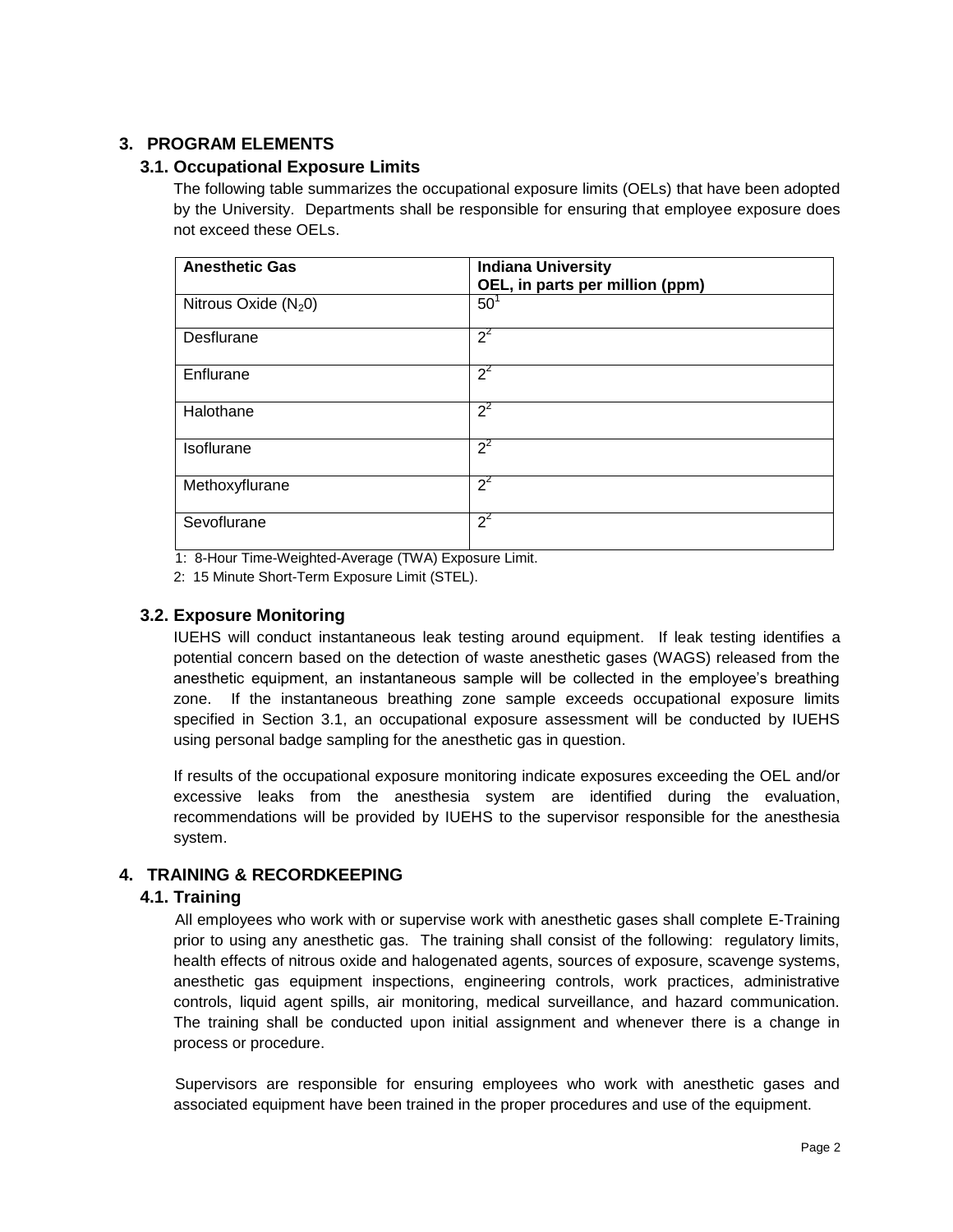# **4.2. Recordkeeping**

Records of department specific training should be maintained by the department and made available to IUEHS upon request.

# **5. REFERENCES**

- [OSHA: Anesthetic Gases: Guidelines for Workplace Exposures. 18 May 2000.](https://www.osha.gov/dts/osta/anestheticgases/)
- NIOSH: NIOSH Criteria Document 77-140. *[Criteria for a Recommended Standard of Exposure](http://www.cdc.gov/niosh/docs/1970/77-140.html)  [to Waste Anesthetic Gases and Vapors.](http://www.cdc.gov/niosh/docs/1970/77-140.html)*
- NIOSH: Waste Anesthetic Gases [Occupational Hazards in Hospitals. September 2007.](http://www.cdc.gov/niosh/docs/2007-151/)
- ACGIH: Threshold Limit Values for Chemical Substances and Physical Agents & Biological Exposure Indices. 2014.
- [NIH: Waste Anesthetic Gas Surveillance Program. June 2012.](http://www.ors.od.nih.gov/sr/dohs/Documents/Waste%20Anesthetic%20Gas%20(WAG)%20Surveillance%20Program.pdf)
- **[Indiana University Hazard Communication Program.](https://protect.iu.edu/sites/default/files/IU_Hazard_Communication_Program_2014.pdf)**

# **6. REVISIONS**

New Document: August 13, 2014